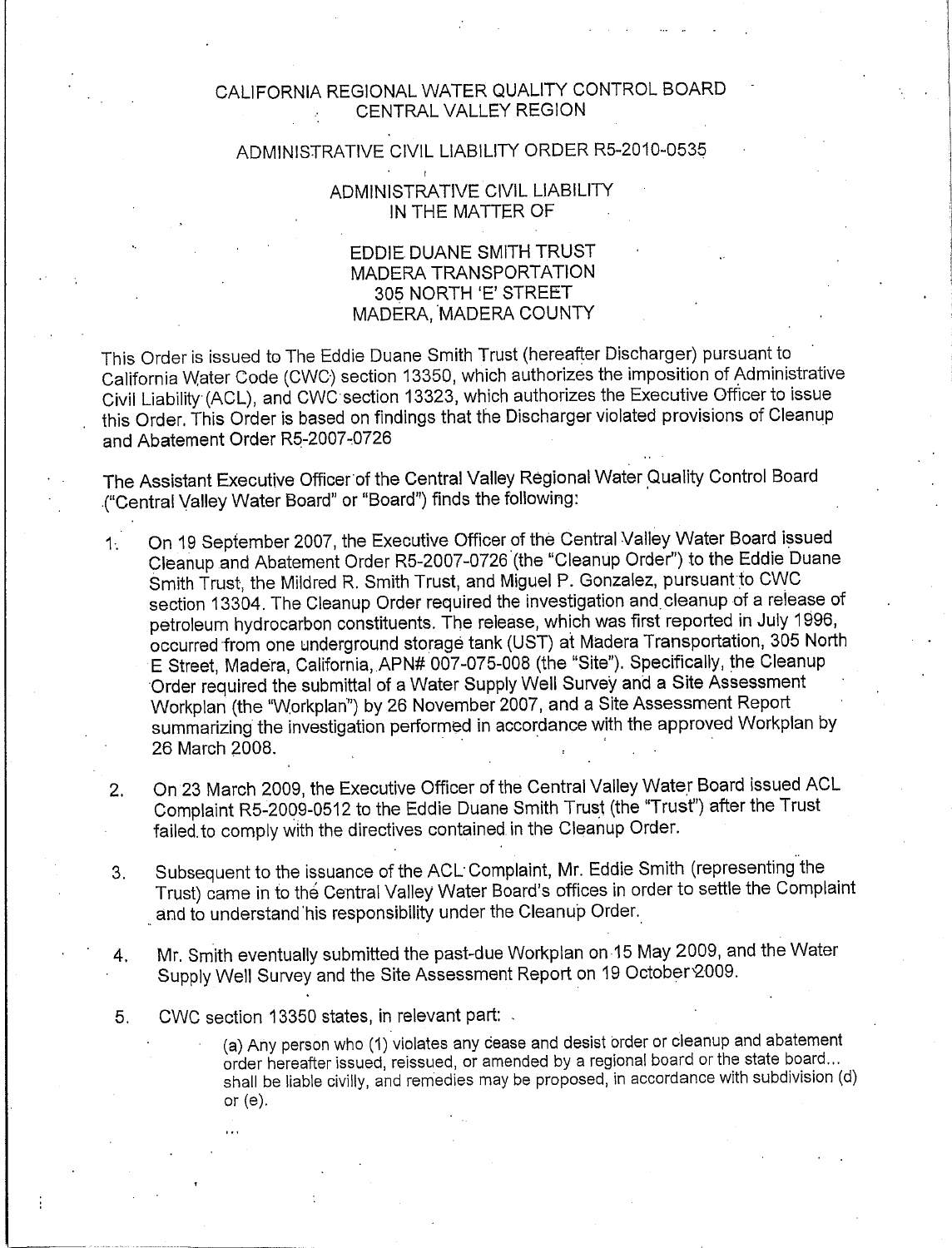#### **ACL ORDER R5-2010-0535** THE EDDIE DUANE SMITH TRUST

(e)The state board or a regional board may impose civil liability administratively pursuant to Article 2.5 (commencing with Section 13323) of Chapter 5 either on a daily basis or on a per gallon basis, but not both.

(1) The civil liability on a daily basis may not exceed five thousand dollars (\$5,000) for each day the violation occurs.

(B) When there is no discharge, but an order issued by the regional board is violated, except as provided in subdivision (f), the civil liability shall not be less than one hundred dollars (\$100) for each day in which the violation occurs.

(f) A regional board may not administratively impose civil liability in accordance with paragraph (1) of subdivision (e) in an amount less than the minimum amount specified, unless the regional board makes express findings setting forth the reasons for its action based upon specific factors required to be considered pursuant to Section 13327.

Pursuant to the State Water Board's Order in Zoecon Corporation (Water Quality Order 86-2), the passive migration of pollutants from a landowner's property constitutes a "discharge" within the meaning of the California Water Code. However, testing at the Site performed subsequent to the issuance of the ACL Complaint found no passive migration of pollutants, and hence, no "discharge" for the purposes of calculating liability pursuant to CWC section 13350. Nonetheless, the Trust still has incurred liability by its failure to submit the required reports by the deadlines contained in the Cleanup Order. This ACL Order resolves this outstanding liability.

The Trust has accrued liability for violating the following provisions of the Cleanup Order:

- Required Action 2, Submittal of Well Survey by 26 November 2007: 693 days late;  $a.$
- b. Required Action 5, Submittal of the Workplan by 26 November 2007: 536 days late;
- Required Action 6, Submittal of the Site Assessment Report by 26 March 2008: 570  $\mathbf{C}$ . days late.

The Trust has accrued 1,799 days of violations for failing to perform separate and distinct required actions under the Cleanup Order. Based on a statutory maximum penalty of \$5,000 per day per violation, the maximum liability for these 1,799 violations is eight million, nine hundred and ninety-five thousand dollars (\$8,995,000). Absent the Central Valley Water Board making express findings under CWC section 13350(f), the minimum liability under CWC section 13350 is one hundred seventy-nine thousand nine hundred dollars (\$179,900), calculated at \$100 per day per violation, multiplied by 1,799 days of violations.

#### CWC section 13327 states:

6.

7.

In determining the amount of civil liability, the regional board . . . shall take into consideration the nature, circumstance, extent, and gravity of the violation or violations, whether the discharge is susceptible to cleanup or abatement, the degree of toxicity of the discharge, and, with respect to the violator, the ability to pay, the effect on ability to continue in business, any voluntary cleanup efforts undertaken, any prior history of violations, the degree of culpability, economic benefit or savings, if any, resulting from the violation, and other matters as justice may require.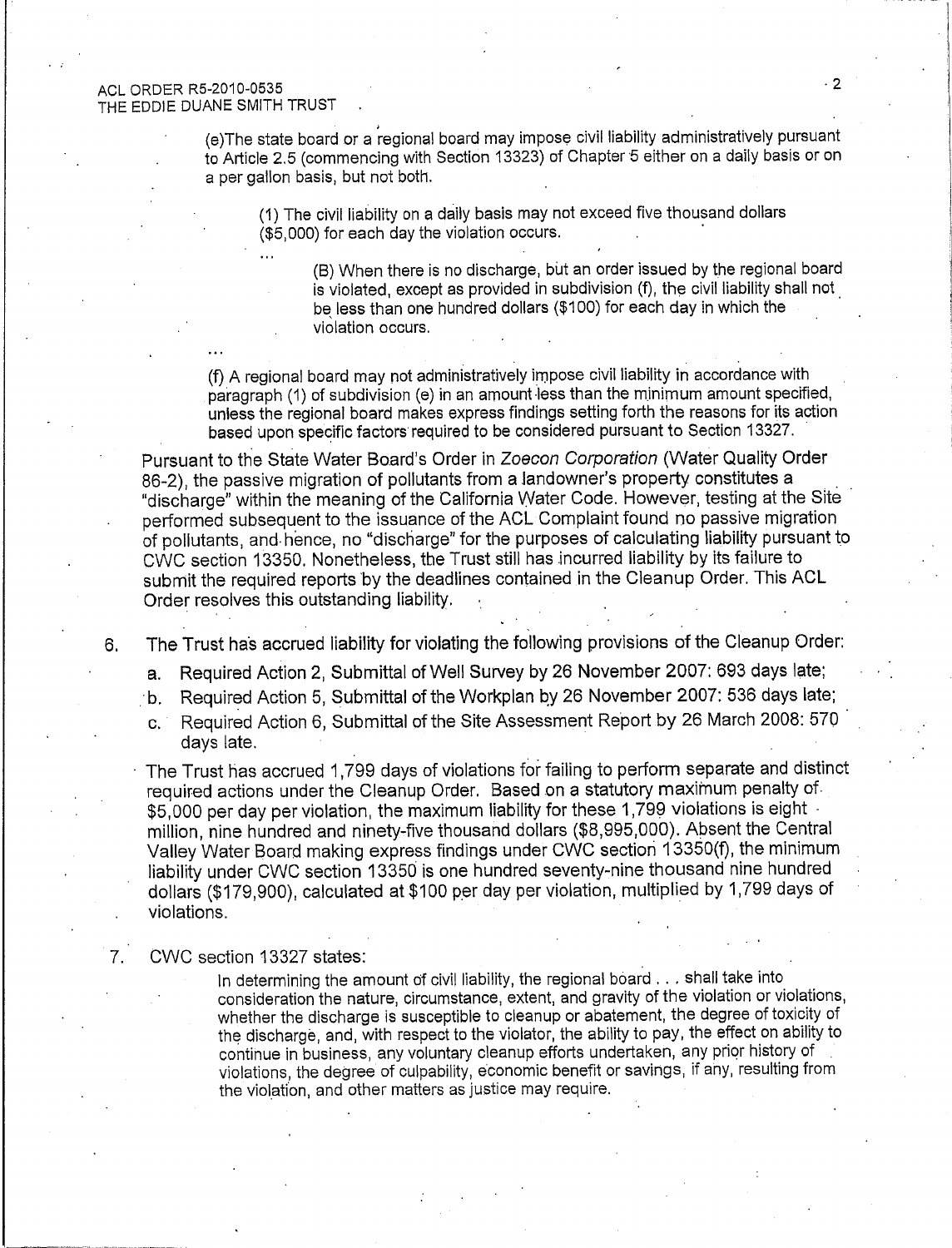The following is a discussion of the factors recited in CWC section 13327. Please note that the State Water Board's current Water Quality Enforcement Policy, approved by the State Office of Administrative Law on 20 May 2010, uses a different methodology to arrive at penalty assessments in ACL Orders. However, ACL Complaint R5-2009-0512 was issued prior to the adoption of this policy, and settlement negotiations were largely concluded by the time the current Water Quality Enforcement Policy came into effect. Therefore, this Order is not required to follow the calculation methodology in the current Water Quality Enforcement Policy, and instead utilizes metrics from the Enforcement Policy that was in effect at the time the Complaint was issued.

- a. Nature and Circumstances of the Violation: The Trust incurred liability solely through the late submittal of reports required in the Cleanup Order.
- b. Extent and Gravity of the Violations: Though the reports were submitted very late, the results showed that the initial release no longer posed a threat to water quality.
- c. Whether the discharge is susceptible to cleanup or abatement: The discharge does not require any advanced treatment.
- d. Degree of Toxicity: Though the initial discharge consisted of petroleum hydrocarbons, the release did not pose a threat by the time the Cleanup Order was issued.
- e. Ability to Pay: Eddie Duane Smith submitted documents showing that he is retired and on a fixed income. His income for 2008 was \$61,156.
- Effect on Ability to Continue in Business: n/a  $f_{\perp}$
- Voluntary Cleanup Efforts Undertaken: n/a g.
- h. Prior History of Violations: There was no prior history of violations.
- Degree of Culpability: Though the Trust did not purposely acquire the Site, and i. instead acquired it through the passing of Mildred R. Smith (Eddie Duane Smith was the successor trustee of the Mildred R. Smith Trust), the Trust was primarily responsible for the delays.
- Economic Benefit or Savings: The economic benefit is minimal, equal to the deferred  $\mathbf{i}$ costs of the investigation.
- Other factors as justice may require: Eddie Duane Smith performed the investigation k. L required by the Order and found the release at the Site does not threaten public health or the environment.
- Based Finding 7, issuance of an ACL Order imposing liability in an amount equal to the  $8.$ Board's staff costs is justified. Staff spent 75 hours on this project. At an hourly rate of \$150 per hour, staff costs are \$11,250.
- On 15 March 2007, the Central Valley Water Board explicitly delegated to the Executive 9. Officer the authority to issue orders to assess administrative civil liability where the matter is not contested by the discharger (Resolution R5-2007-0009).
- 10. This Order constitutes a settlement of the violations herein mentioned. Notice of this settlement was published on the Central Valley Water Board's website for 30 days, and no adverse comments were received.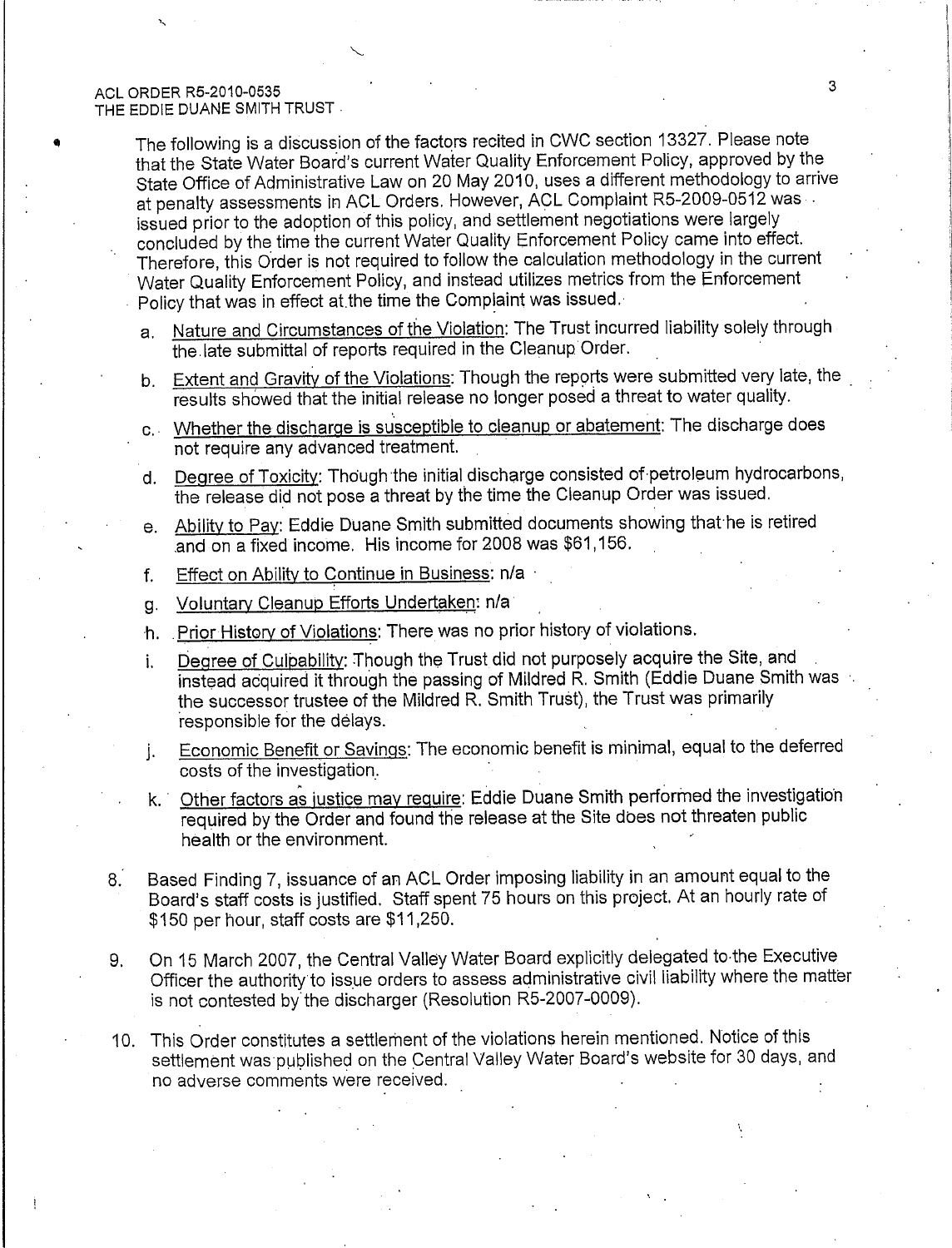#### ACL ORDER R5-2010-0535 THE EDDIE DUANE SMITH TRUST

11. Issuance of this Administrative Civil Liability Order is exempt from the provisions of the California Environmental Quality Act (Public Resources Code section 21000 et seq.), in accordance with California Code of Regulations, title 14, section 15321.

IT IS HEREBY ORDERED, pursuant to California Water Code section 13350, that:

- The Eddie Duane Smith Trust shall be assessed Administrative Civil Liability in the  $1<sup>1</sup>$ amount of eleven thousand two hundred fifty dollars (\$11,250).
- The Eddie Duane Smith trust shall submit payment according to the payment schedule in  $2.$ Attachment A.
- This Order is effective upon the date of signature.  $3<sub>1</sub>$

Any person aggrieved by this action of the Central Valley Water Board may petition the State Water Resources Control Board (State Water Board) to review the action in accordance with CWC section 13320 and California Code of Regulations, title 23, sections 2050 and following. The State Water Board must receive the petition by 5:00 p.m., 30 days after the date of this Order, except that if the thirtieth day following the date of this Order falls on a Saturday, Sunday, or state holiday (including mandatory furlough days), the petition must be received by the State Water Board by 5:00 p.m. on the next business day. Copies of the law and requiations applicable to filing petitions may be found on the internet at:

http://www.waterboards.ca.gov/public\_notices/petitions/water\_quality

or will be provided upon request.

Kenneth Landau, Assistant Executive Officer

4 November 2010

Date

Attachment A: Payment Agreement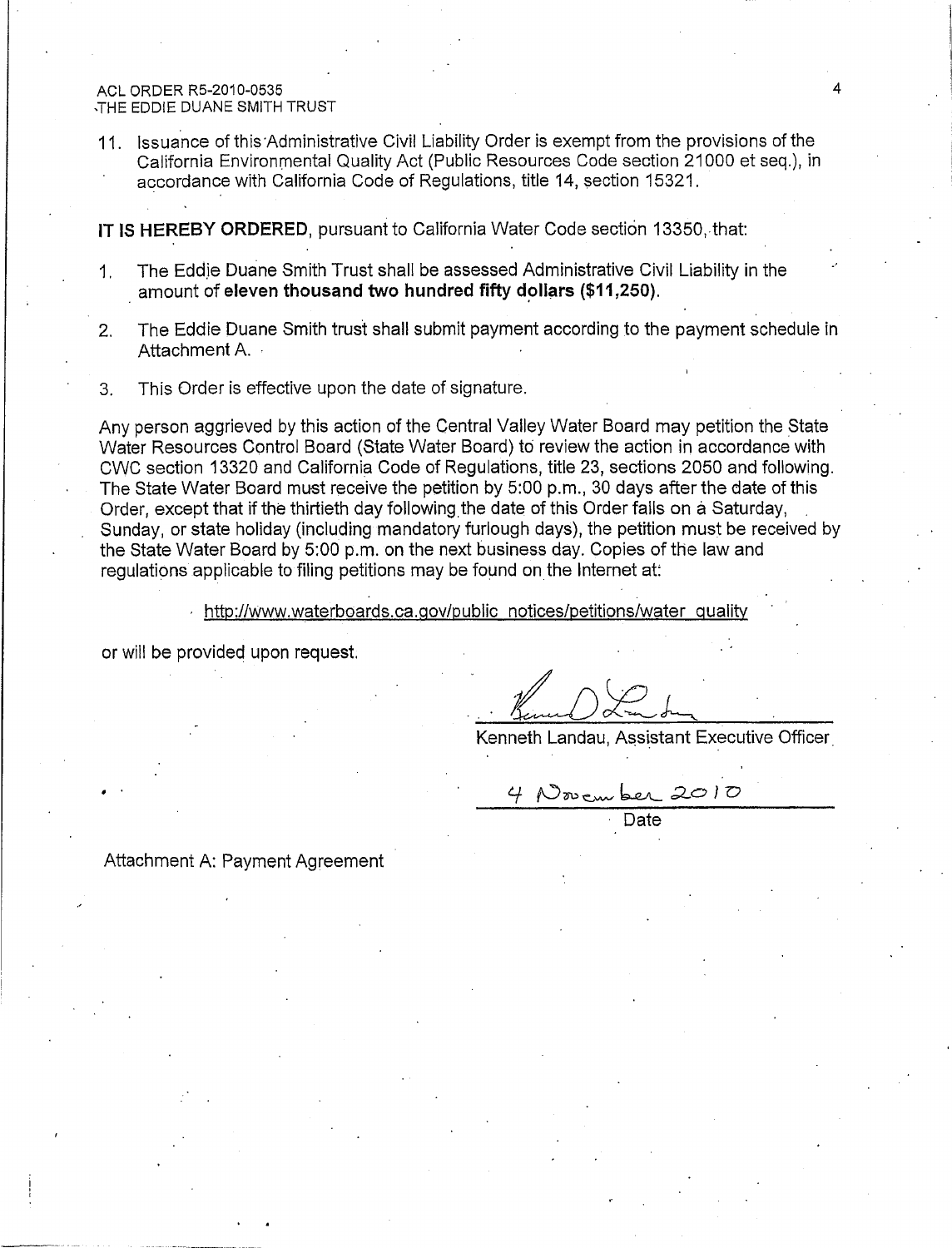### ATTACHMENT A ADMINISTRATIVE CIVIL LIABILITY ORDER R5-2010-0535 **PAYMENT AGREEMENT BETWEEN EDDIE DUANE SMITH TRUST AND** THE CENTRAL VALLEY WATER BOARD

California Water Code section 13323, which governs the imposition of civil liability by the Central Valley Water Board, states, in relevant part, "[playment shall be made not later than 30 days from the date on which the [Administrative Civil Liability] order is issued."

The Central Valley Water Board has the right to demand full payment of the penalty assessed in Administrative Civil Liability (ACL) Order R5-2010-0535 within 30 days of issuance of the Order. However, in order to facilitate settlement, the Central Valley Water Board will not take any action to collect the full amount within 30 days, provided that the Eddie Duane Smith Trust adheres to the provisions below:

- 1. The Eddie Duane Smith Trust agrees to pay the full civil liability of eleven thousand two. hundred fifty dollars (\$11,250) assessed in ACL Order R5-2010-0535.
- 2. The liability shall be paid in twelve (12) payments of nine hundred thirty seven dollars and fifty cents (\$937.50). The first payment shall be made on 22 November 2010, with a payment due the 22nd day of each month thereafter until the liability is paid in full.
- 3. The Eddie Duane Smith Trust shall submit payment by checks that contain a reference to ACL Order R5-2010-0535, and shall be made payable to the "Waste Discharge" Permit Fund."
- 4. Checks shall be submitted so that they are received by the Central Valley Water Board on or before 5 p.m. on the dates listed above, and the checks shall be submitted to:

California Regional Water Quality Control Board, Central Valley Region **Attention Jeff Hannel** 1685 E Street Fresno, CA 93706

Should the Eddie Duane Smith Trust fail to adhere to the payment schedule outlined above, the Central Valley Water Board reserves the right to take any action permitted by law to collect the amount that remains outstanding.

Please sign the payment agreement and fax to this office at (559) 445-5910.

**Eddie Duane Smith Trust** 

Date ·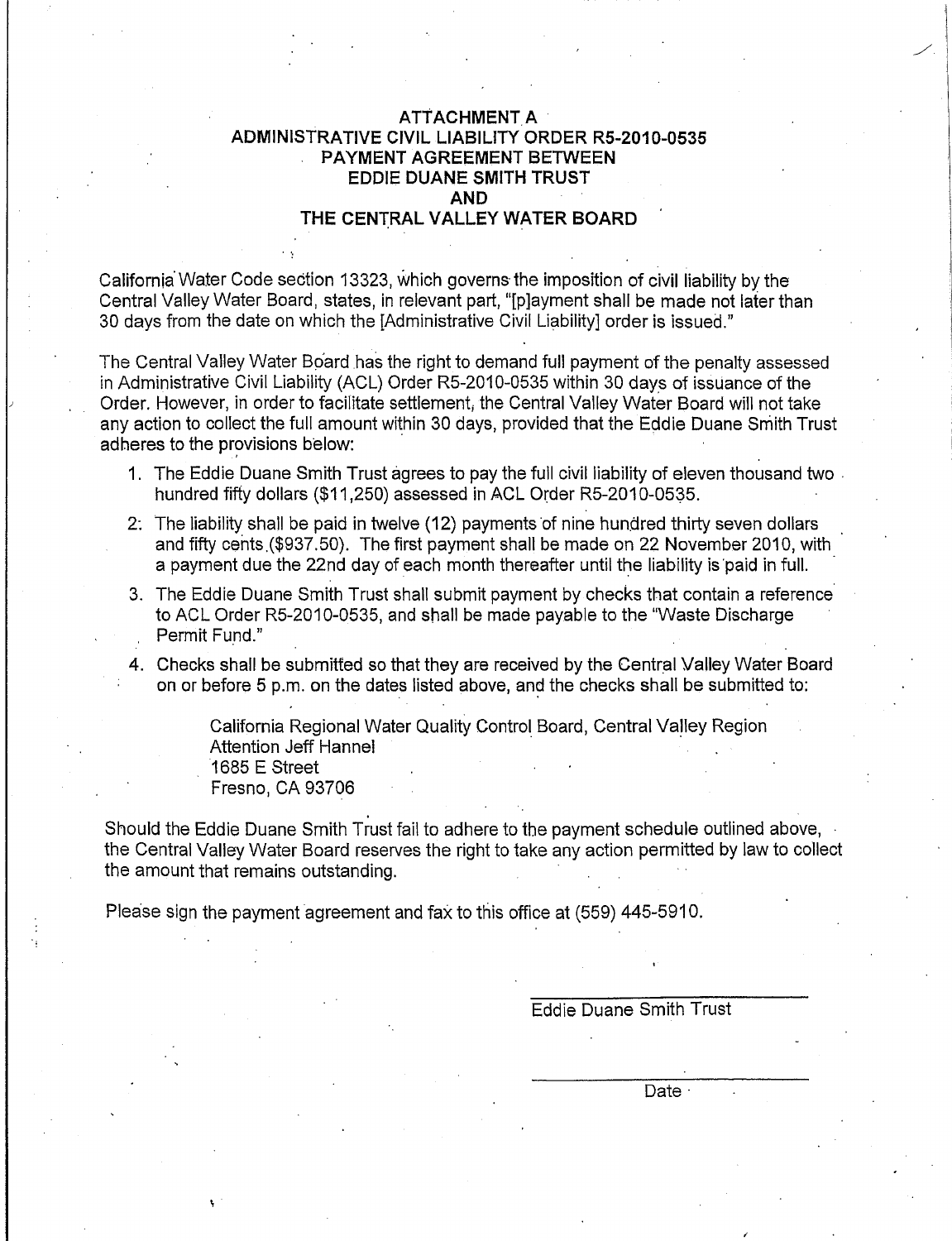# **ATTACHMENT A ADMINISTRATIVE CIVIL LIABILITY ORDER R5-2010-0535 PAYMENT AGREEMENT BETWEEN EDDIE DUANE SMITH TRUST AND THE CENTRAL VALLEY WATER BOARD**

California Water Code section 13323, which governs the imposition of civil liability by the Central Valley Water Board, states, in relevant part, "[p]ayment shall be made not later than 30 days from the date on which the [Administrative Civil Liability] order is issued."

The Central Valley Water Board has the right to demand full payment of the penalty assessed in Administrative Civil Liability (ACL) Order R5-2010-0535 within 30 days of issuance of the Order. However, in order to facilitate settlement, the Central Valley Water Board will not take any action to collect the full amount within 30 days, provided that the Eddie Duane Smith Trust adheres to the provisions below:

- 1. The Eddie Duane Smith Trust agrees to pay the full civil liability of eleven thousand two hundred fifty dollars (\$11,250) assessed in ACL Order R5-2010-0535.
- 2. The liability shall be paid in twelve (12) payments of nine hundred thirty seven dollars and fifty cents (\$937.50). The first payment shall be made on 22 November 2010, with a payment due the 22nd day of each month thereafter until the liability is paid in full.
- 3. The Eddie Duane Smith Trust shall submit payment by checks that contain a reference to ACL Order R5-2010-0535, and shall be made payable to the "Waste Discharge Permit Fund."
- 4. Checks shall be submitted so that they are received by the Central Valley Water Board on or before 5 p.m. on the dates listed above, and the checks shall be submitted to:

California Regional Water Quality Control Board, Central Valley Region Attention Jeff Hannel 1685 E Street Fresno, CA 93706

Should the Eddie Duane Smith Trust fail to adhere to the payment schedule outlined above, the Central Valley Water Board reserves the right to take any action permitted by law to collect the amount that remains outstanding.

Please sign the payment agreement and fax to this office at (559) 445-5910.

\_\_\_\_\_\_\_\_\_\_\_\_\_\_\_\_\_\_\_\_\_\_\_\_\_\_\_\_ Eddie Duane Smith Trust

\_\_\_\_\_\_\_\_\_\_\_\_\_\_\_\_\_\_\_\_\_\_\_\_\_\_\_\_ Date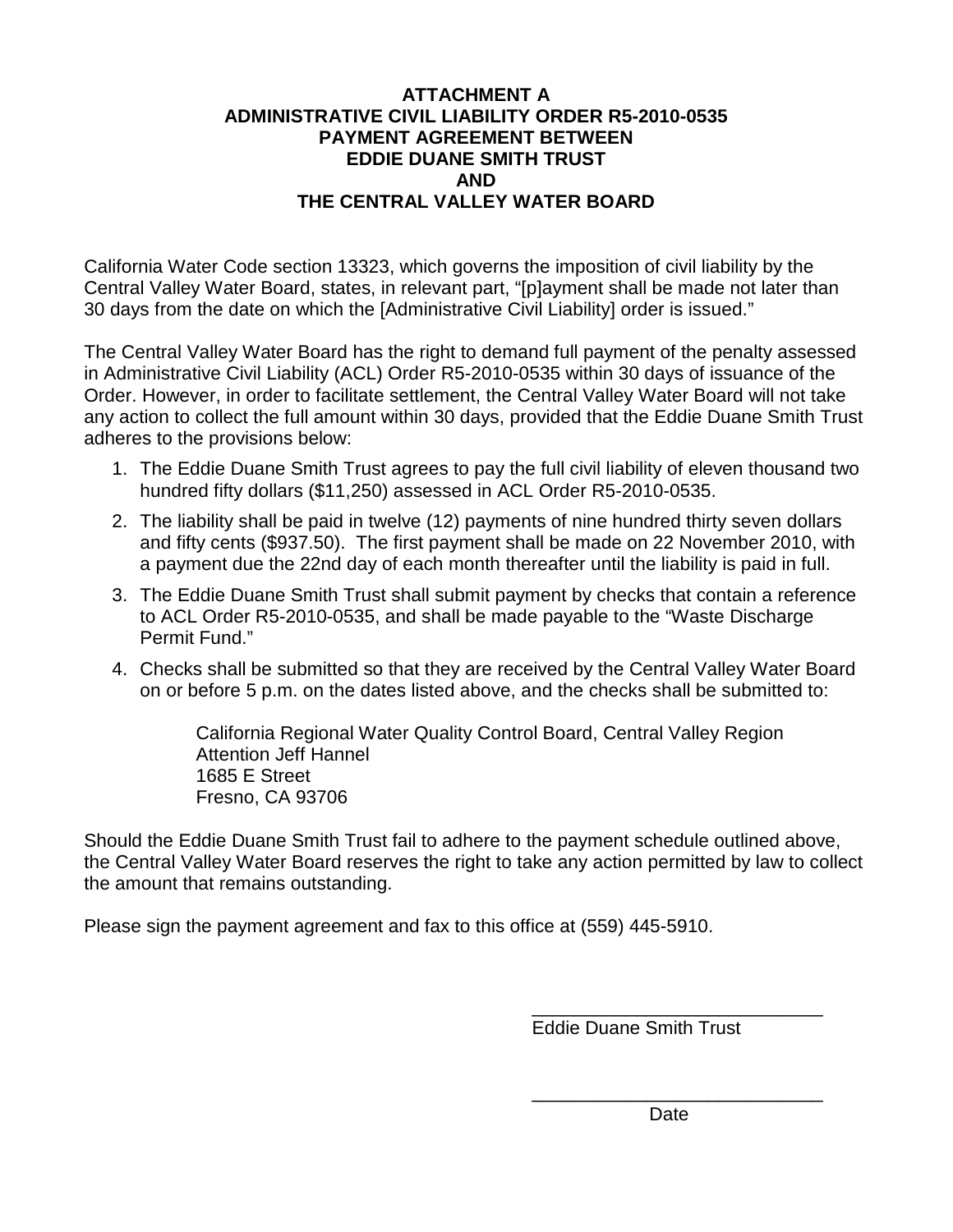

# **California Regional Water Quality Control Board Central Valley Region**

Katherine Hart, Chair

1685 E Street, Fresno, California 93706 (559) 445-5116 · Fax (559) 445-5910 http://www.waterboards.ca.gov/centralvalley



Schwarzenegger Governor

4 November 2010

Mr. Eddie Duane Smith. Trustee Eddie Duane Smith Trust, and Successor Trustee, Mildred R. Smith Trust 3772 Minniear Avenue Modesto, CA 95357

**Certified Mail** 70100290000087650768

# ADMINISTRATIVE CIVIL LIABILITY ORDER R5-2010-0535, EDDIE DUANE SMITH TRUST, MADERA TRANSFORTATION, MADERA, MADERA COUNTY

Enclosed is Administrative Civil Liability (ACL) Order R5-2010-0535 that memorializes a settlement of alleged violations of Cleanup and Abatement Order R5-2007-0726 reached between the Central Valley Water Board's Prosecution Team and Mr. Eddie Duane Smith, Trustee of the Eddie Duane Smith Trust, and Successor Trustee of the Mildred R. Smith Trust (hereafter "Discharger"). Water Code section 13350 authorizes the Central Valley Water Board to impose liability for such violations. Based on an evaluation of the factors outlined in Water Code section 13327, and after conducting settlement discussions with the Discharger, the enclosed ACL Order imposes administrative civil liability in the amount of \$11,250.

ACL Complaint R5-2009-0512 was issued on 23 March 2009, and the Discharger subsequently waived its right to a hearing before the Central Valley Water Board within 90 days of service of the Complaint. The Discharger then engaged the Central Valley Water Board in settlement discussions. This ACL Order is being issued to enforce the terms of the agreement that were reached through the settlement discussions.

Issuance of this ACL Order constitutes a settlement of the violations alleged in ACL Complaint R5-2009-0512. The ACL Order was circulated to the public for a period of 30 days to allow interested persons to comment on this action. No comments were received

If you have any questions, please contact Jeff Hannel at (559) 445-6193, by email at ihannel@waterboards.ca.gov, or at the letterhead address above.

a llreeder

Pamela C. Creedon **Executive Officer** 

ACL Order R5-2010-0535 Enclosure:

cc w/ encl: see cc list on next page

California Environmental Protection Agency

t SRecycled Paper